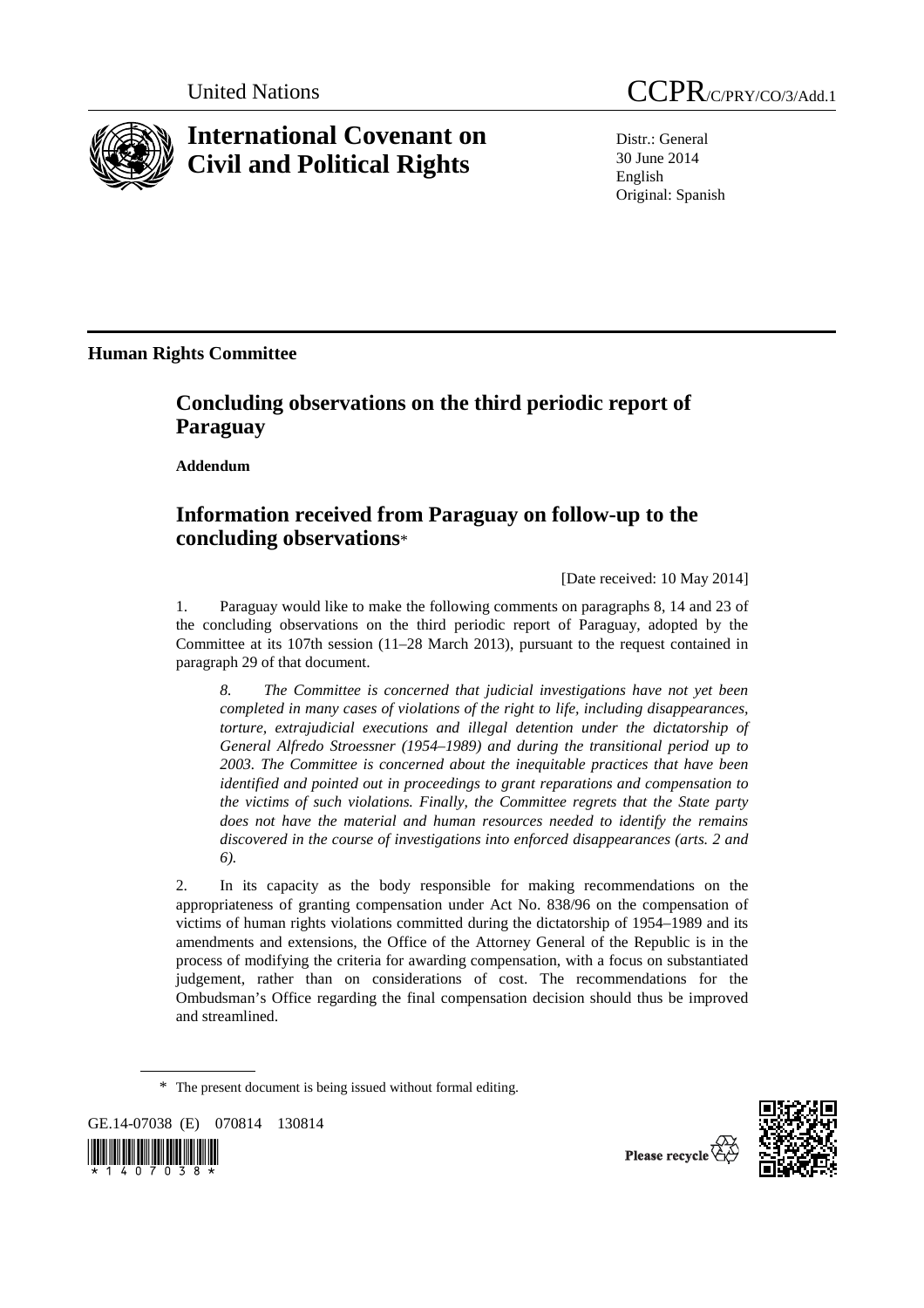3. As to the duration of the process, the Office of the Attorney General of the Republic has issued Resolution No. 234 of 27 September 2013 (attached), establishing an internal deadline for the issuance of opinions relating to these cases, within the time limits prescribed by law.

4. As part of the investigations into the various criminal cases brought for human rights violations during the former dictatorship, the judiciary has taken the appropriate action prescribed by law through its courts and tribunals and has requested up-to-date information on the court proceedings in each of the cases brought before 2013 from the competent judicial bodies, through the Human Rights Directorate of the Supreme Court of Justice. Official documents and the records of each court or tribunal are annexed.

5. In connection with the case against Sabino Augusto Montanaro et al. for abuse of authority and other offences, in February 2014, No. 5 Criminal Court began efforts to search for the members of the Movimiento 14 de Mayo (14 May Movement) who had been victims of enforced disappearance; the Human Rights Directorate of the Supreme Court of Justice participated in the search in its technical advisory capacity.

6. Representatives of the Court have joined forces with agents of the Special Unit on Human Rights Offences of the Public Prosecution Service, the Criminal Investigation Unit of the National Police and the national team to investigate, search for and identify persons detained and disappeared or extrajudicially executed from 1954 to 1989 to permit the exhumation, if appropriate, of the remains of suspected detained and disappeared detainees or victims of the dictatorship of 1954–1989. These remains are allegedly buried in the grounds of the Tapyta estate in the town of Ava'i in the department of Caazapá.

7. In respect of the facts for which these cases have been brought, the judiciary considers itself bound by the operative part of Inter-American Court of Human Rights judgement of 22 September 2006 in the *Goiburu et al. v. Paraguay* case, and by the subsequent case law applicable to Paraguay, namely that there is an international obligation for "the State [to] proceed immediately to seek and locate [the disappeared persons] and, if their remains are found, [to] deliver them to their next kin forthwith and cover the costs of their burial" (operative para. 6).

8. Within this legal context, the Human Rights Directorate of the Supreme Court of Justice has helped to institute proceedings to find the disappeared persons concerned by the case, in support of the relevant efforts undertaken by No. 5 Criminal Court.

9. In addition to its efforts through the courts, the judiciary has implemented a number of programmes and projects to promote, uphold and protect human rights. In an attempt to restore the historical memory among the general population and improve the administration of justice in Paraguay, the Supreme Court of Justice has also established the Museum of Justice and Documentation Centre and Archive for the Defence of Human Rights, thereby creating a forum to promote values and education so as to shield the country, both now and in the future, from the persistence of practices that undermine human rights and the institutional structure of the Republic as recognized in the provisions of the Constitution.

10. In May 1992, the Second Circuit Criminal Court set a legal precedent in this respect when it handed down the first sentence convicting those responsible for the death of Mario Schaerer Prono in police custody. In June 1992, the Constitution was promulgated; it sets forth that "no one shall be subjected to torture or cruel, inhuman or degrading treatment or punishment. No statutory limitation shall apply to genocide or torture, or to enforced disappearances, kidnapping and murder for political reasons" (art. 5) and provides a new guarantee of *habeas data* (art. 135) in addition to the existing constitutional guarantees of unconstitutionality, habeas corpus and *amparo*. In September 1992, Martín Almada, represented by the Comité de Iglesias de Ayuda para Emergencia (Committee of Churches for Emergency Relief), made use of his constitutional rights by invoking this article and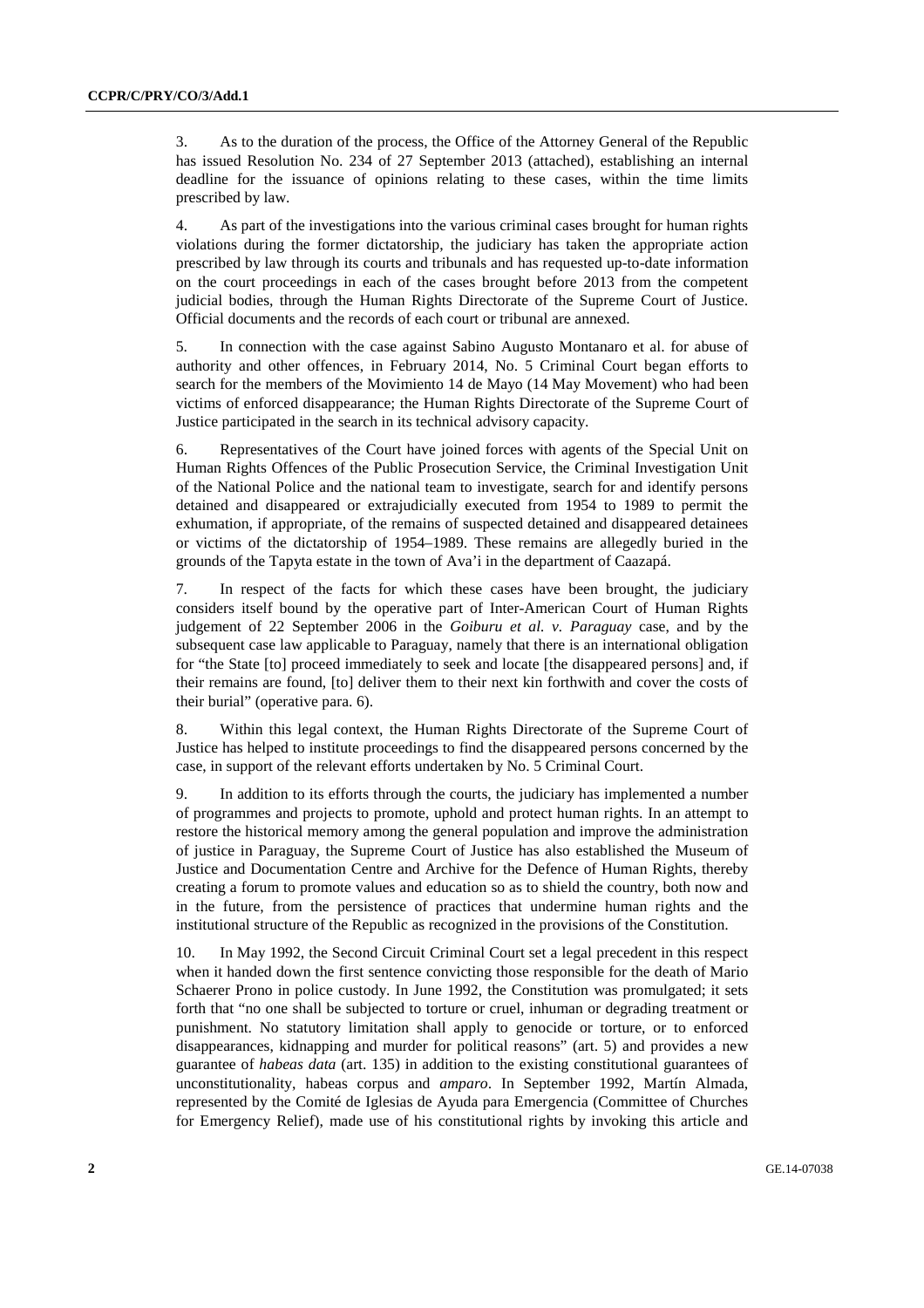submitting a claim for *habeas data* before the Third Circuit Criminal Court, which led to discovery of the "Archives of Terror". In November 1992, he brought a case against the sole director of the Directorate for Technical Affairs of the Ministry of the Interior.

11. It was in this context that between 22 and 24 December 1992 one of the most significant events of the Paraguayan transition took place. Judges José Agustín Fernández and Luis María Benítez Riera searched the Metropolitan Police Investigation Department and the Directorate for Technical Affairs of the Ministry of the Interior. Documentation dating from 1927 to 1989 was found during these seaches. By order of the judges, the documents were taken to the Courts of Justice for further examination and for use by judges as evidence in the various cases of human rights violations that had been brought before the courts and were under investigation. Following this discovery, Mr. Fernández, the current director of the Museum of Justice, prepared a report in which he stated that:

"On 14 September 1992, at 8.10 a.m., an application for *habeas data* by Dr. Martín Almada, represented by lawyers Pedro Darío Portillo and Rodolfo Aseretto, was submitted to the Third Circuit Court of First Instance and received by court clerk Julio Vasconsellos. On 22 December 1992, as part of the proceedings, a search warrant was issued for a police station identified as the Police Investigation Department. The petitioner for *habeas data*, the judge José Agustín Fernández, and his court clerk, Julio César Vasconsellos, were present at the search along with many radio, newspaper and television reporters. In response to police resistance, the judge forced entry into the building asserting that 'by the authority vested in me by the Constitution and by law, I order you to grant me access'".

12. In view of the number and size of the documents discovered, Judge Fernández summoned duty judge, Luis María Benítez Riera, presiding judge of the Second Circuit Court of First Instance, who attended the scene and assisted Judge Fernández in his work. After a cursory examination of the documents, he ordered the files to be transferred to the Courts of Justice; after 10 hours of painstaking work, the documents were taken to the office of Judge Fernández, where the first attempts to classify their contents began.

13. The actions of Mr. Almada undoubtedly represent the first attempt in Paraguayan history to achieve justice using the constitutional concept of *habeas data*.

14. The Human Rights Directorate of the Public Prosecution Service is examining the documents relating to the events of 1954 to 1989, which have been transferred to the Prosecutor-General's Office by the Directorate-General for Truth, Justice and Reparation, an agency of the Ombudsman's Office. The aim is to determine whether any cases involving any of the victims were before the courts under the previous criminal justice system in order to refer them with a recommendation to the Special Unit on Human Rights Offences for investigation as appropriate under the current legal provisions.

15. The national team to investigate, search for and identify persons detained and disappeared or extrajudicially executed from 1954 to 1989 (ENABI) was established by Presidential Decree No. 7101 of 11 August 2011; it is currently coordinated by the Directorate for Reparation and Historical Memory, under the Human Rights Directorate-General of the Ministry of Justice, in accordance with Presidential Decree No. 10970 of 18 April 2013 (as was duly reported to the Committee).

16. Although the national team lacks a budget, it has managed to secure public funds to enable it to continue to fulfil its mandate. The funds have been deposited with the Ministry of Justice and the Ministry of Finance. They will be made available once the current procedure to appoint a civil society institution to administer them has been completed.

17. Despite these budgetary restraints, since 2011 the Directorate-General for Truth, Justice and Reparation of the Ombudsman's Office and subsequently the national team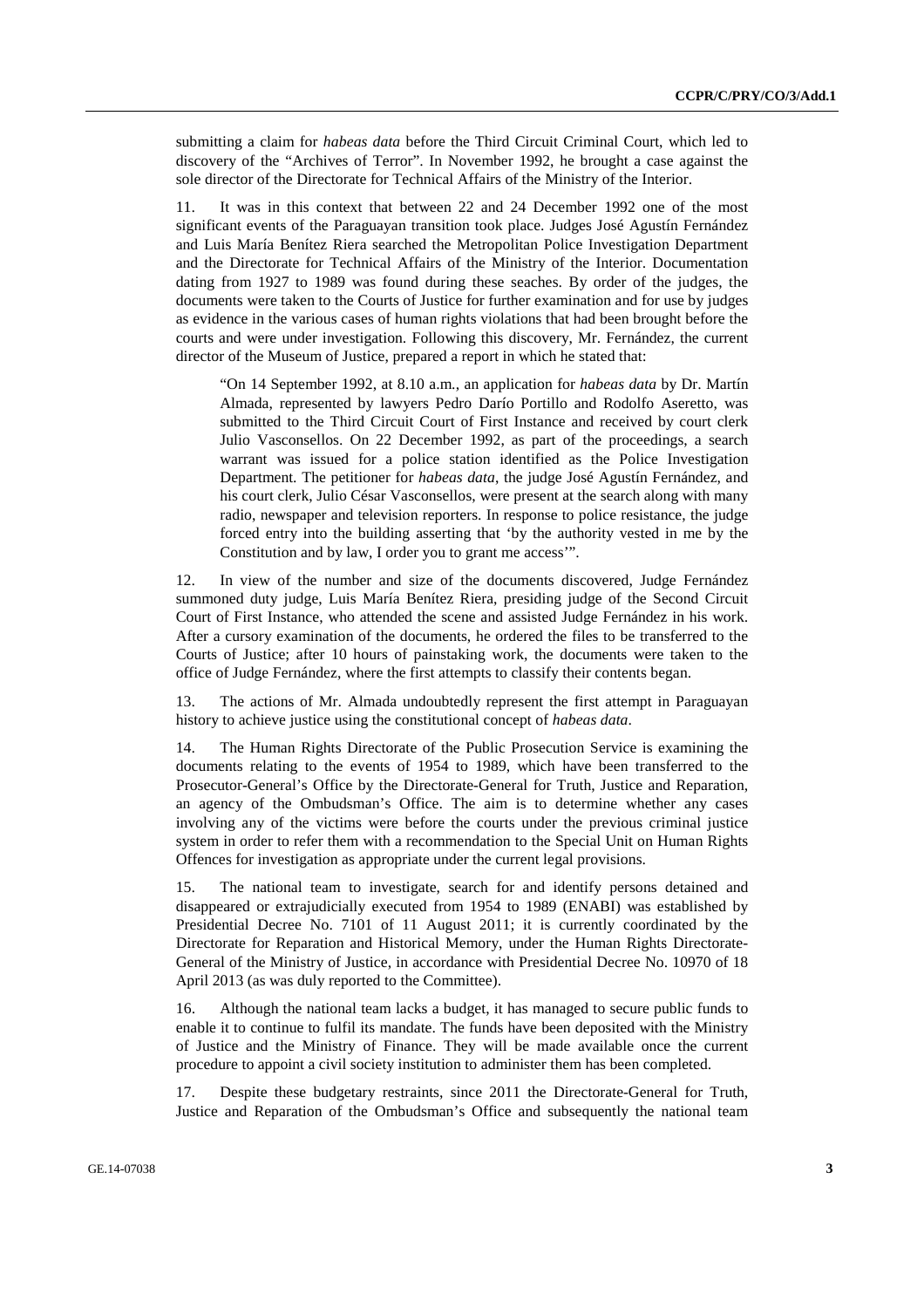have conducted excavations and exhumations, which have so far come up with 27 skeletal remains: 1 in Villarrica (Guairá), 2 in Paraguarí (Paraguarí), 5 in Carlos Antonio López (Itapúa), 15 in the Special Branch of the National Police (the former security guard, Asunción), 2 in Tavaí (Caazapá) and 2 in María Auxiliadora (Itapúa).

18. These remains are preserved at the forensic laboratory of the Public Prosecution Service pending identification.

19. There are plans to continue excavations based on statements taken from the families of victims of disappeared persons at the Special Branch site, at the premises of the National Police in Lambaré (Central department), and on a site belonging to army regiment RI 14 in Asunción. There are also plans to excavate several sites in the Departments of Itapúa, Caazapá, Alto Paraná, Cordillera, Misiones, San Pedro and a site in the city of Villarrica. A total of more than 20 sites are due to be excavated, including both individual and mass graves.

*"14. The Committee is concerned about reports that the neighbourhood watch committees set up in the departments of Caaguazú, Canindeyú and San Pedro have been involved in illegal detentions, death threats, house raids, murders and attempted murders, torture and ill-treatment, as well as in activities aimed at protecting drug traffickers and cigarette smugglers. The Committee is also concerned that no progress has been made in the investigation into the 2006 murder of Luis Martínez, a campesino leader of the Kamba Rember community who had criticized the committees (arts. 6, 7, 9 and 14)".* 

20. In this respect, we should first of all inform the Committee that the Ministry of the Interior has a directorate for civic participation whose role is to encourage civic participation by helping citizens to organize, for example in neighbourhood watch committees, to strengthen joint efforts by supporting civil-society initiatives, to help citizens exercise their rights and fulfil their obligations and encourage better relations between the general public and the police with a view to making communities safer.

21. There are 6 neighbourhood watch committees in the department of Canindeyú, some 20 in the department of Caaguazú and 11 in the department of San Pedro. The committees are completely independent from the local authorities, as provided for in Municipal Organization Act No. 3966/10, which stipulates that the committees are not entitled to exercise functions that are the sole preserve of the national police or the Public Prosecution Service, and if they do so, they are liable to investigation for wrongful exercise of State authority.

22. In respect of the investigation into the murder of Cesar Luis Martínez Romero in 2006, it should be noted that the case is filed under "Tomas Dos Santos Micosky et al. s/ H.p. in Kamba Rember – General Resquín" and has been assigned to the Special Unit for Environmental Crimes of the Second Department of San Pedro in the Santa Rosa del Aguaray district Prosecutor's Office.

23. Officials of the Public Prosecution Service and the police went to the Kamba Rember settlement in General Resquín district on 12 July 2006 to exhume the body of César Luis Martínez Romero; the prosecutor subsequently brought preliminary charges against Tomas Dos Santos Micosky for intentional homicide, thereby beginning the investigation stage of proceedings.

24. On 19 April 2007, the Public Prosecutor laid formal charges against the defendant, Tomas Dos Santos Mikosky, for the punishable act of wilful homicide, and requested the *amparo* criminal court to commence oral and public trial proceedings. On 24 October 2007, a preliminary hearing was held before the *amparo* criminal court, which, under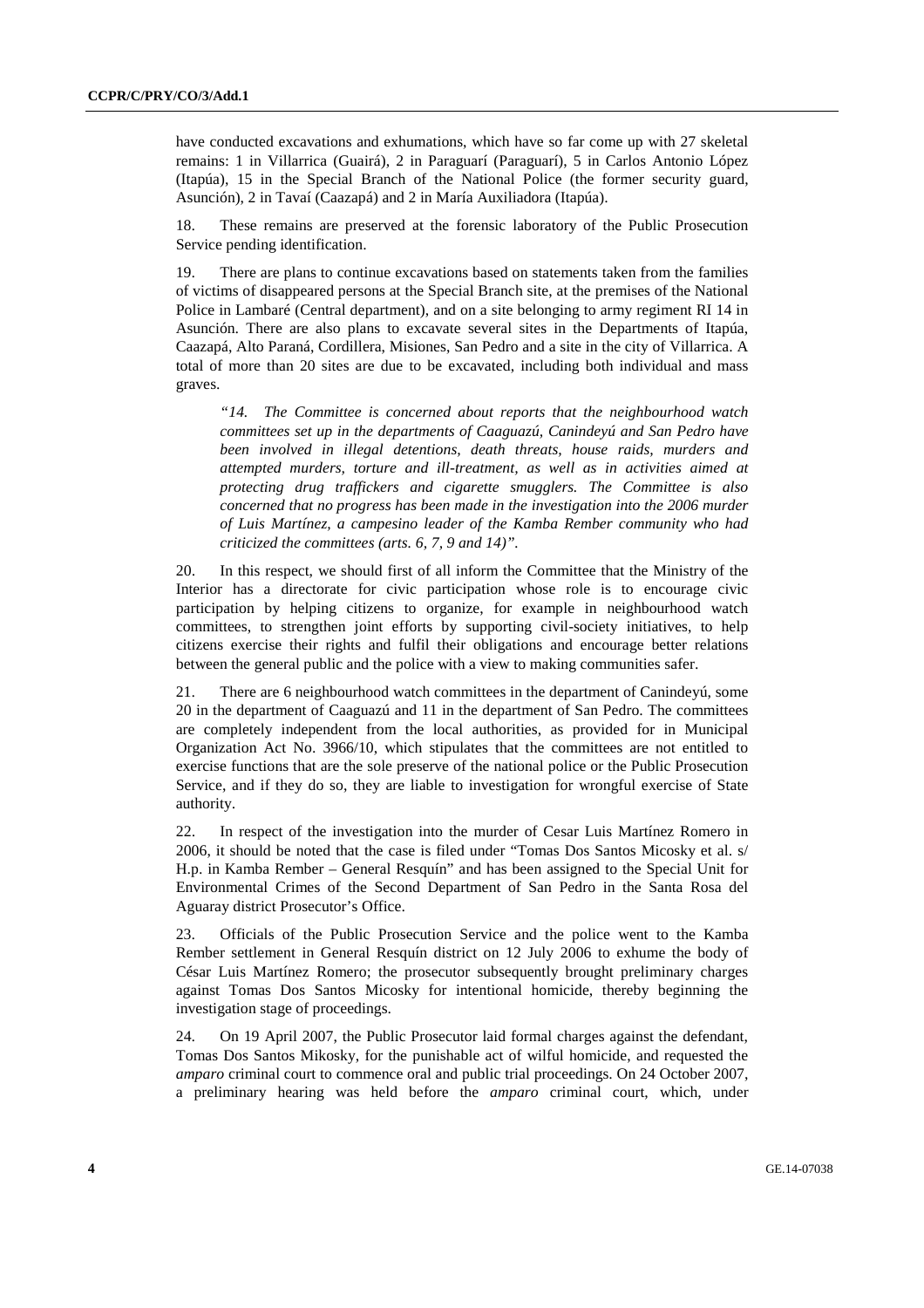interlocutory order No. 772, dated 24 October 2007, granted a stay of proceedings against Mr. Mikosky on the following grounds:

"In order to conduct a detailed analysis of the records of the proceedings, as well as of the arguments set forth by the Public Defender in the preliminary hearing before the court on this date, and in view of the Public Prosecutor's objection to the Public Defender's request, and having verified the exculpatory evidence submitted by the public defender, in particular the statements of witnesses who consistently declared to the Public Prosecutor that on the date and the time of the events, the accused was at a warehouse owner's home, together with other named individuals, and that he left at approximately 10 p.m. to go home  $[\dots]$  (sic)  $[\dots]$ . In this respect, it should be noted that the procedural formality carried out in compliance with the Court's decision of 3 November 2006 enabled the parties first of all, to see the place where the accused had been working with the witnesses who testified before the Public Prosecutor, and subsequently to visit the warehouse, where, after the accused finished work he had stayed until approximately 10 p.m. in the company of the warehouse owner and the witnesses. The only piece of evidence obtained by the prosecution is the account of a witness, who, when he testified, stated that he had recognized the accused only by his Portuguese accent – scant evidence to justify the commencement of an oral and public trial. A number of other persons named who had fired shots were also named, but they were not even summoned by the Public Prosecutor. Given the lack of evidence to substantiate the charge, and in view of the Public Defender's request, which is based on the grounds that there are doubts about the participation of the defendant, TOMAS DOS SANTOS MIKOSKY, in the matter under investigation, and furthermore, given that there are a number of procedural formalities still to be completed, whose results could shed light on this investigation, for which the Public Defender has identified several outstanding formalities, including statements by four witnesses and other formalities that might be required as a result — which it has not yet been possible to carry out and which will serve fully to clarify the facts in the matter under investigation — together with the expert report by the Criminal Investigation Department of the National Police, and taking into account the fact that the Court will be required to resolve all issues raised after the hearings have been completed, this Court is of the view that there are sufficient factual and legal circumstances to justify granting a stay of proceedings, which requires lifting all precautionary measures imposed on the accused and the issuance of the relevant court orders to the appropriate authorities. Article 362 of the Code of Criminal Procedure provides as follows: '[…] STAY OF PROCEEDINGS [...] if no dismissal of proceedings is justified and there is insufficient evidence for the trial to proceed, a stay of proceedings shall be granted by means of a substantiated decision in which the specific items of proof that are to be included are expressly set forth [...]'. Taking into account the facts presented by the Public Defender, there are grounds for a stay of proceedings in the case in question under the above-mentioned article. It should be noted that moving the present case to the next procedural stage would represent an unnecessary expense for the State, given that one of the objectives of the criminal process is precisely to provide a definitive response to the defendants in a criminal prosecution and to successfully rehabilitate and integrate them into society; moreover, taking into account the fact that, in the present case, the accused at no time evaded justice but rather at all times demonstrated his willingness to subject himself to the process in order to shed light on the facts of the charges against him as outlined previously [...] and since there is doubt about the participation of the above-named accused, and since there are still a number of outstanding items of evidence to be included in the case file in order to proceed with the investigation, and reiterating that the commencement of an oral and public trial would represent an unnecessary financial outlay for the State, this Court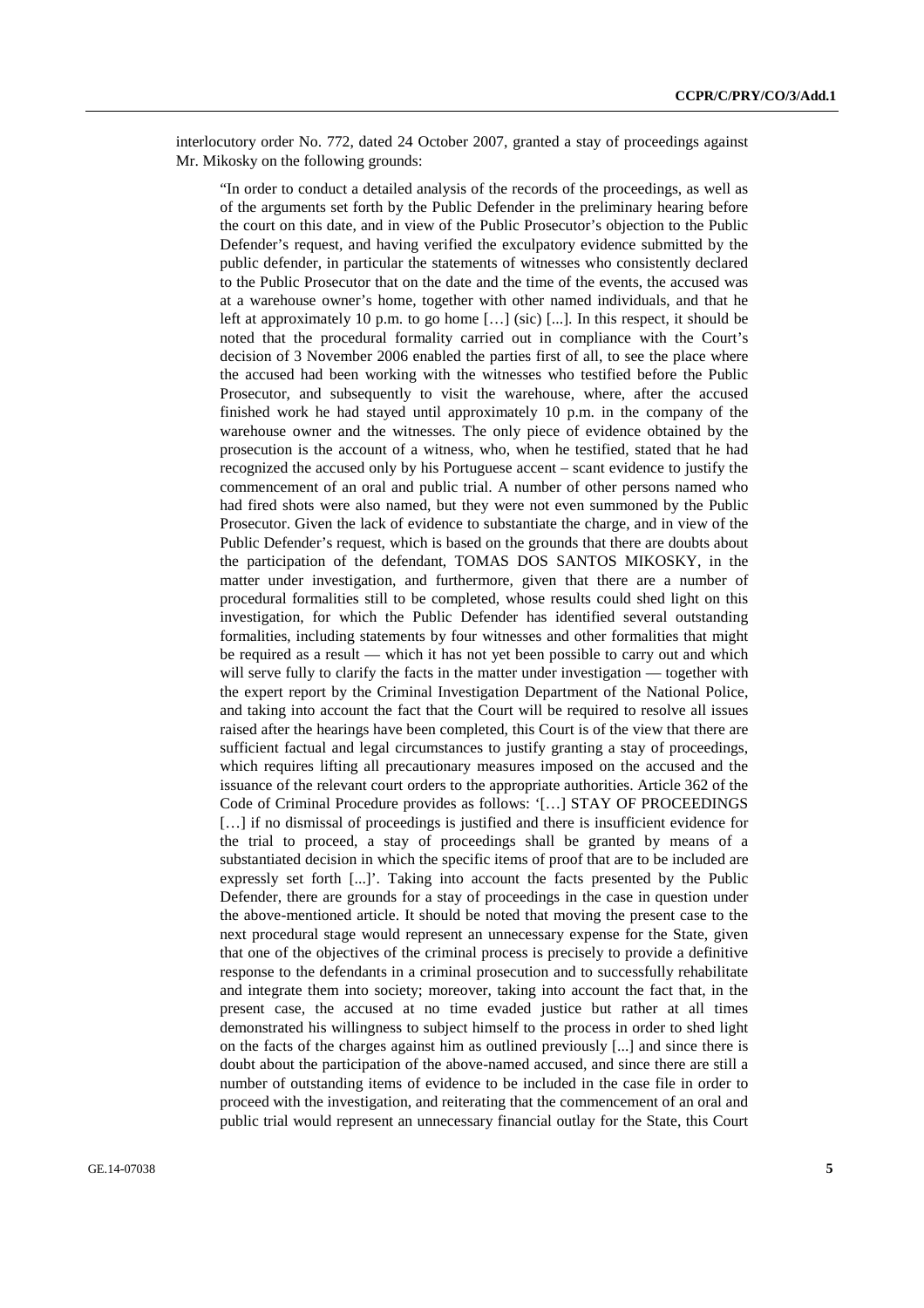elects, in strict compliance with the law, to grant a stay of proceedings in favour of TOMAS DOS SANTOS MIKOSKY."

25. On 20 April 2007, the Public Prosecutor expanded the charges against Tomas Dos Santos Mikosky to include the punishable offences of participation in a criminal association and attempted homicide, which had led to the shooting of Zacarías Vega, who was with César Luis Martínez Romero when the latter was killed, thereby initiating a second, parallel investigation, included in the same prosecution file and assigned to the same criminal unit. On 4 April 2008, the Public Prosecutor applied for a stay of proceedings on the criminal charges of attempted homicide and participation in a criminal association pending against the defendant, Tomas Dos Santos Mikosky. On 23 May 2011, the Public Prosecutor replied to a notice from the criminal court of a request by Mr. Mikosky's public defender to dismiss the proceedings against his client, to which the prosecution yielded on the basis of the following arguments: "In the opinion of this Public Prosecutor, the evidence set out in the prosecution file is insufficient to justify proceeding to trial (indictment), and, as a result, a number of judicial formalities are still pending; consequently, in accordance with article 362 of the Code of Criminal Procedure, the Court is hereby informed of the items of evidence that are to be included in the present case: (1) expert report by the Criminal Investigation Department of the National Police concerning the bullets taken from the victim of the fatal shooting and other evidence and other information that might emerge from them; and (2) witness statements from three individuals. If these new items of evidence are sufficient to allow the prosecution to proceed, the Public Prosecutor shall apply to the *amparo* criminal court for the investigation to proceed, as stipulated in article 362, paragraph 2, of the Code of Criminal Procedure."

26. In response to the prosecution's application, and pursuant to interlocutory order No. 286 of 28 April 2008, the *amparo* criminal court of Santa Rosa del Aguaray decided to grant a stay of proceedings on the criminal charges of attempted homicide and participation in a criminal association pending against the defendant, Tomas Dos Santos Mikosky.

27. On 4 May 2011, pursuant to the provisions of article 359, paragraph 3, of the Code of Criminal Procedure,<sup>1</sup> defence counsel for Tomas Dos Santos Mikosky requested the dismissal of proceedings on the following grounds: "Since the issuance of interlocutory order No. 286 of 28 April 2008, neither of the parties has requested the reopening of proceedings, and more than three years have transpired since the suspension of the case against the above-named defendant, consequently, the required lapse of time for the extinction of the criminal action and, by extension, the dismissal of proceedings, has already been more than met, as can be certified by the court clerk."

28. By means of a procedural decision dated 18 May 2011, the Court transmitted notice of the extinction of criminal proceedings, within the statutory time limit, to the Public Prosecutor, who accepted the request of the defence counsel for the accused on the following ground: "If, after calculating the period of time from the issuance of interlocutory order No. 286 of 28 April 2008 to the present date, the proceedings have not been reopened, the prosecution service shall consider whether to apply the last section of article 362 of the Code of Criminal Procedure to the present case."

29. The *amparo* criminal court decided, by interlocutory order No. 254 of 24 May 2011, to extinguish the criminal action in the case against Tomas Dos Santos Mikosky and to order the dismissal of proceedings in the case, on the following grounds: "Paraguayan criminal procedure calls for the Public Prosecution Service to exercise the public right of

<sup>&</sup>lt;sup>1</sup> Article 359. Dismissal of proceedings. The proceedings shall be dismissed [...] owing to the extinction of the criminal action.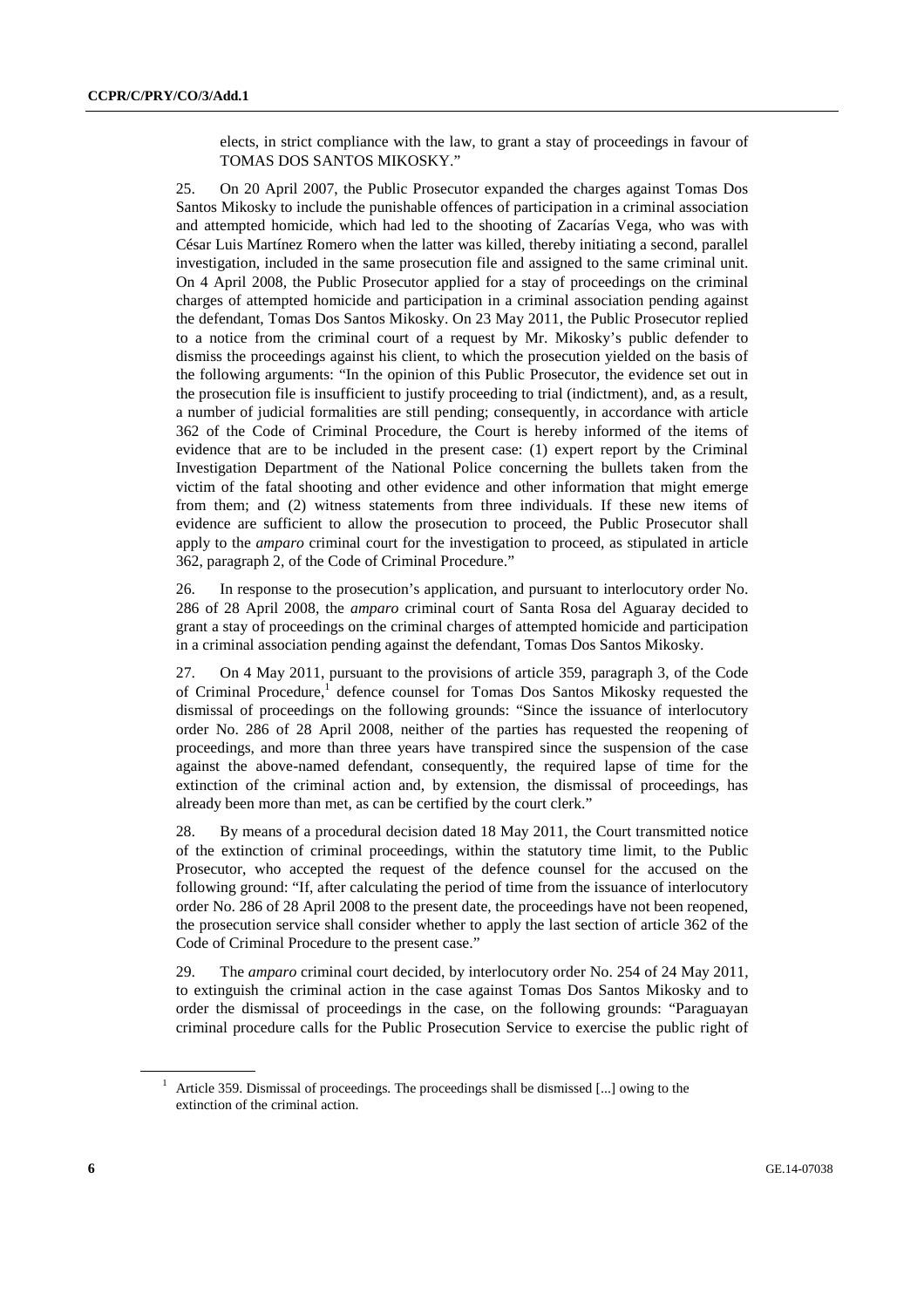action, which it must do with impartiality and diligence, safeguarding the interests of society and those of the accused person, who is an integral part thereof. Accordingly, our criminal legislation provides for a range of options for dealing with cases, and if prosecutors lack sufficient evidence for an indictment they must choose among the procedures for terminating the investigation provided for in the Code of Criminal Procedure, which, in the case in question, did not occur … A constitutional principle recognizes the right of individuals and society to be heard and to receive a reply within a reasonable period of time. There is without question a need to establish a reasonable time period within which the competent judge must reach a decision on each case. It is unacceptable for an individual to be the subject of criminal proceedings for an indefinite period of time, as that would violate his or her basic human rights. The American Convention on Human Rights 'Pact of San José, Costa Rica' is part of our positive law, since it is an international convention that has been adopted and ratified by our country; article 137 of our Constitution stipulates that its provisions take precedence over national laws, including the Code of Criminal Procedure. Article 8, paragraph 1, of the Convention, sets out the right of every person to a hearing, with due guarantees and within a reasonable time, in the substantiation of any accusation of a criminal nature made against him or her; accordingly the setting of a time period or limit for the determination of a case or the extinction of criminal action, can in no way be considered, of itself, unconstitutional."

*"23. The Committee is concerned about allegations of serious irregularities in the actions of the Public Prosecution Service, the judiciary and the security forces in relation to the police raid in Curuguaty in June 2012. In particular, the Committee is concerned about reports of a lack of impartiality and independence in the investigations into the events (arts. 6, 7 and 14)."* 

30. The State party should institute an immediate, independent and impartial investigation into the deaths of 17 people during the police raid in Curuguaty on 15 June 2012, and also into all the related incidents reported by the victims, particularly torture, arbitrary detention, extrajudicial executions and possible violations of due process, including in the case of the young person who was convicted and the two heavily pregnant women held in pretrial detention.

31. Regarding the proceedings initiated and the specific procedural actions taken in the case concerning the police raid in Curuguaty in June 2012, we wish to report the following information.

32. In relation to case No. 130, "*Felipe Benítez Balmori et al., concerning alleged punishable acts of wilful homicide, attempted wilful homicide, gross injury, participation in a criminal association, coercion, severe coercion and invasion of property*, 2012 (Marina Kué estate, Curuguaty District, Department of Canindeyú)", the criminal action has passed from the preliminary stage to the oral and public trial stage.

33. In the relevant sections of the order to commence the oral trial, which was issued on 9 October 2013, at the preliminary hearing, the presiding judge, Janine Ríos decided inter alia:

- To dismiss proceedings against Juan Alfredo Caballero, Marcelo Trinidad Paredes and Miguel Ángel Correa Franco, for the reasons set forth in the preamble to the order, with the express indication that the conduct of the present proceedings shall not harm their reputation or honour;
- To uphold the charges filed by prosecutors, Jalil Rachid and Francisco Ayala Miranda, against defendants, Rubén Villalba, Felipe Benítez Balmori, Luis Olmedo Paredes, Adalberto Castro Benítez, Arnaldo Quintana Paredes, Néstor Castro Benítez, Lucía Agüero Romero, María Fani Olmedo Paredes, Dolores López Peralta, Juan Carlos Tillería Cáceres, Alcides Ramón Ramírez Paniagua and Felipe Nery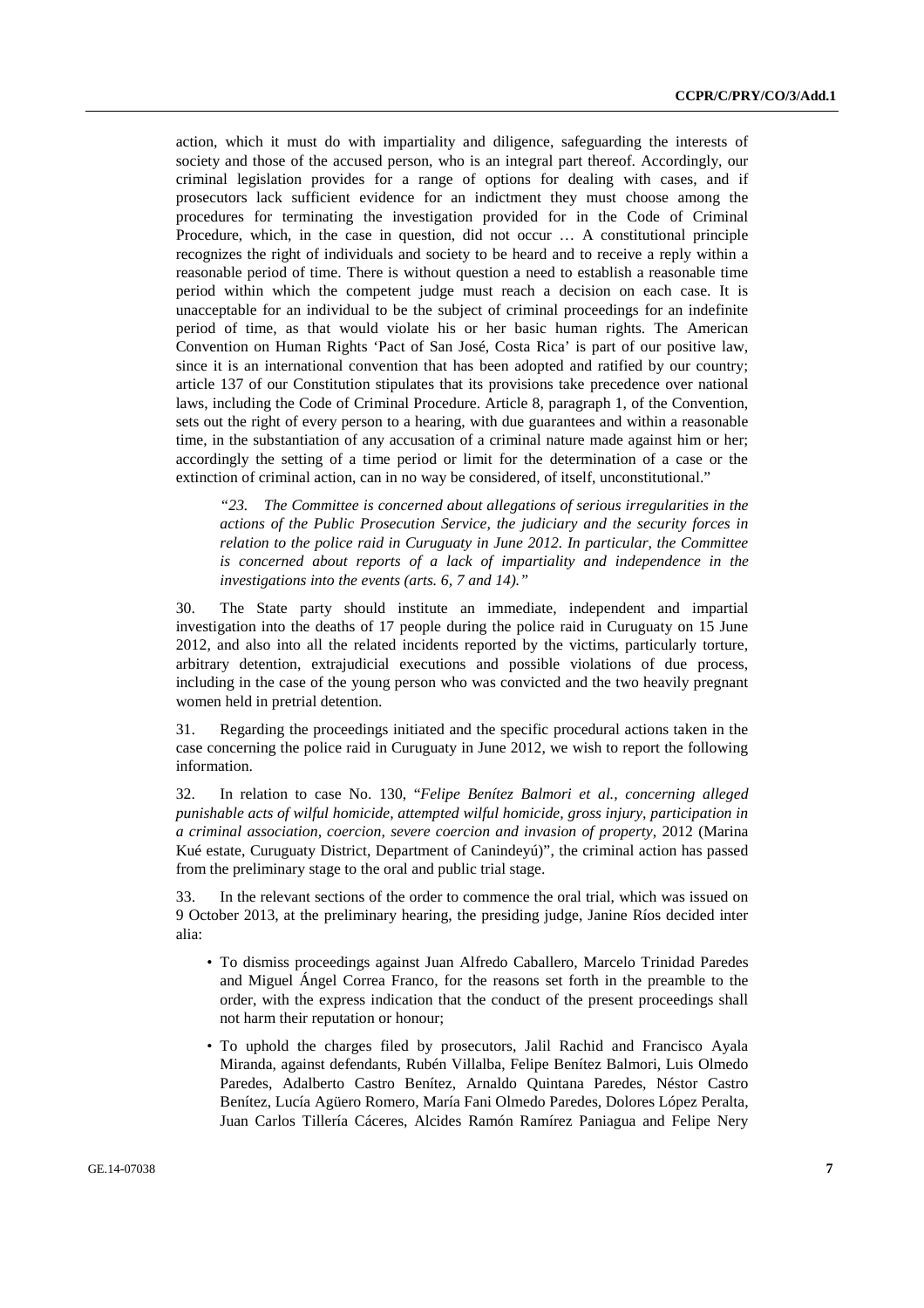Urbina Gamarra, in accordance with the provisional classifications described previously;

- To commence an oral and public trial of the defendants, Rubén Villalba, Felipe Benítez Balmori Luis Olmedo Paredes, Adalberto Castro Benítez, Arnaldo Quintana Paredes, Néstor Castro Benítez, Lucía Agüero Romero, María Fani Olmedo Paredes, Dolores López Peralta, Juan Carlos Tillería Cáceres, Alcides Ramón Ramírez Paniagua and Felipe Nery Urbina Gamarra, for the punishable acts that were classified provisionally above, with the grounds for the action being determined by the facts described in the preamble to this order, which is circumscribed by the specific legal provisions applicable to each defendant in this case;
- To identify the following parties: the Public Prosecution Service, as represented by the prosecution officials, Jalil Rachid and Francisco Ayala Miranda; the defendants, Rubén Villalba, Felipe Benítez Balmori, Luis Olmedo Paredes, Adalberto Castro Benítez, Arnaldo Quintana Paredes, Néstor Castro Benítez, Lucía Agüero Romero, María Fani Olmedo Paredes, Dolores López Peralta, Juan Carlos Tillería Cáceres, Alcides Ramón Ramírez Paniagua and Felipe Nery Urbina Gamarra; the attorneys, Guillermo Ferreiro, María Del Carmen Morales Benítez and Vicente Morales; and the Public Defender, Joaquín Enrique Díaz;
- To admit the evidence provided by the prosecution and the respective defence counsels, which will be produced in the course of the oral and public trial and enumerated in the preamble of the relevant interlocutory order;
- To maintain the precautionary pretrial detention measure ordered against defendants Rubén Villalba, Felipe Benítez Balmori, Adalberto Castro Benítez, Arnaldo Quintana Paredes and Néstor Castro Benítez, as well as the house arrest of defendants Luis Olmedo Paredes, Juan Carlos Tillería Cáceres, Alcides Ramón Ramírez Paniagua, Lucía Agüero Romero, María Fani Olmedo Paredes and Dolores López Peralta, as stipulated in these orders;
- To order the transmittal of the record of proceedings, the present case file, the criminal investigation record, the evidence and other binding elements, to the trial court of the fifteenth judicial district of Canindeyú, within the statutory time limits.

34. On 20 December 2013, the trial court of Salto del Guairá granted alternative measures in place of the temporary detention of the female adolescent, RRVO, charged in the case. The young woman was prohibited from leaving her home; however, following the review of her case requested by her (female) defence attorneys, she regained her freedom of movement and is required only to appear before the Court periodically and to report any change of address.

35. As to the care provided for the prisoners awaiting trial, who had staged a hunger strike over their imprisonment, the register of actions taken by the Human Rights Directorate of the Supreme Court, indicates that, on 17 November 2012, a group comprising representatives of the above-mentioned Directorate, the Office of the Deputy Minister of Justice and Human Rights and the Office of the Director of the Coronel Oviedo regional prison, which are under the authority of the Ministry of Justice, met at the regional hospital in the city of Coronel Oviedo in order to ascertain the state of health of prisoners, Luis Olmedo, Juan Carlos Tilería, Alcides Ramón Ramírez and Lucía Agüero. Authorities from the above-mentioned hospital indicated that the prisoners had been examined on 15 and 16 November 2012, and stated that their health was stable but they were weak from hunger, and that they were still refusing to receive any medical treatment, drinking only water and that, despite medical advice, they did not want to drink milk or eat any other kind of food.